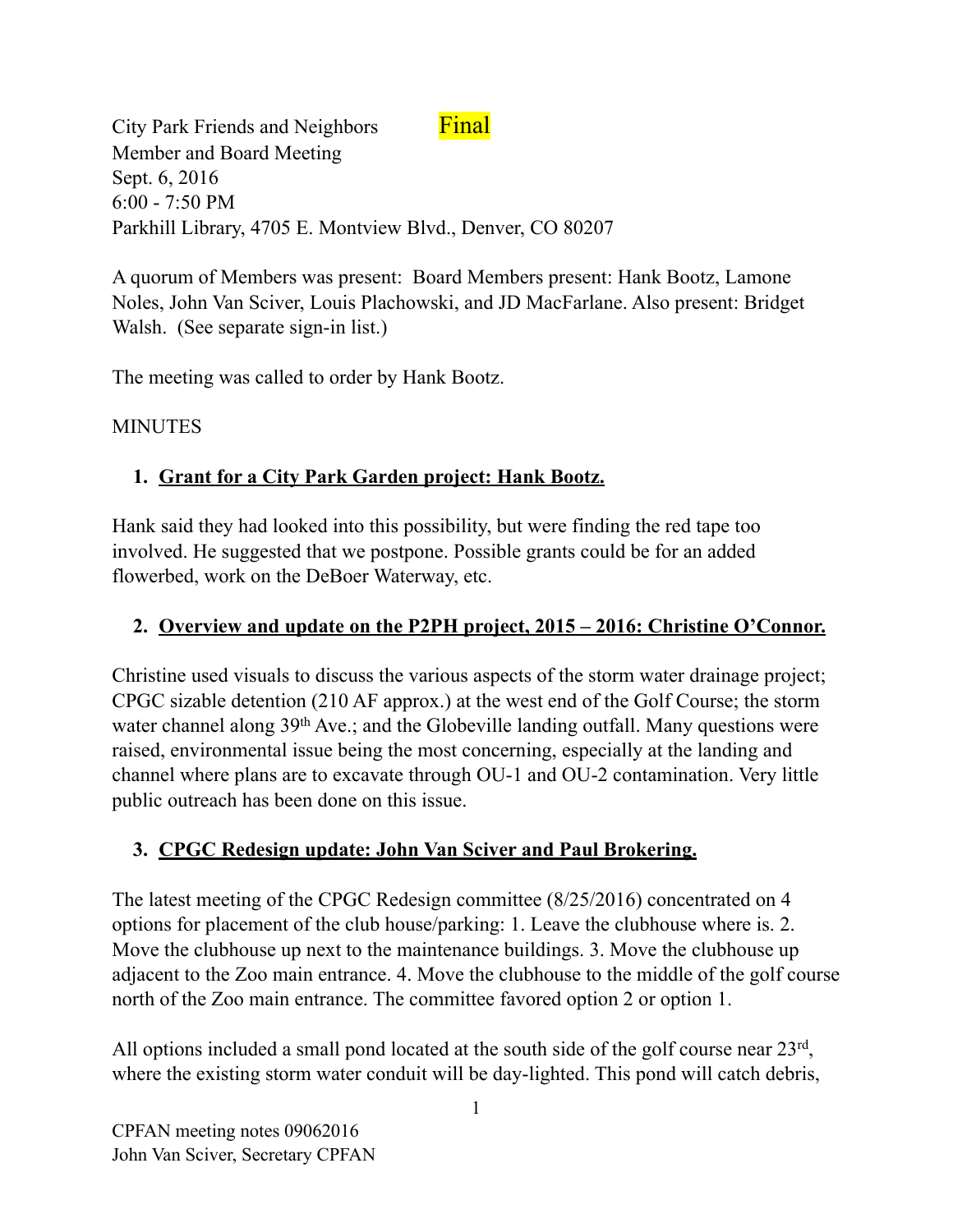gravel, and all manner of objects and gunk, which washes into the storm sewer upstream. This pond will be potentially dangerous and will need to be cleaned on a regular basis, particularly after larger storms.

# **4. CPGC Lawsuit: JD MacFarlane.**

JD discussed the status of the lawsuit challenging placement of a flood water detention structure in CPGC. The argument being that such a structure is an industrial use, not permitted in a Denver park. The attorney on the case is Aaron Goldhamer. The City filed an action to dismiss, to which Aaron has responded. Decision of the Judge is expected in about a month.

# **5. Lawsuit concerning I-70 Expansion in Swansea & Elyria: Thad Tecza.**

A lawsuit was previously filed against the EPA by the Sierra Club because the EPA lowered clean air standards so the project could be built. This portion of highway is one of the most polluted. This action has set back the "Record of Decision" for the I-70 project until January/February 2017 (from September 2016.) Additional lawsuits (four to five) could be filed after the record of decision is made. To learn more, get involved, or make a donation, go to "unitednorthmetrodenver.com".

# **6. Walk in the Park. Green solutions: Fran and Richard.**

Fran and Richard discussed walking in the park, and benefits parks provide for the community. Beyond exercise, there are the benefits of trees that provide shade, turn carbon dioxide into oxygen, and drink up excess water after storms, lessening storm water runoff. They discussed use of green solutions as an alternative for Denver's current storm water runoff challenges.

## **7. Resolution to Oppose the Subdivision & Development of Montview Boulevard: Blair Taylor.**

Blair discussed plans by a developer to change the zoning on a residential lot on Montview so the lot could be split and a 6000sf house built on the new lot that was created. She presented a Resolution (attached) for consideration. The Resolution was discussed, and then tabled due to lack of time. It will considered at the October 4, 2016 CPFAN meeting.